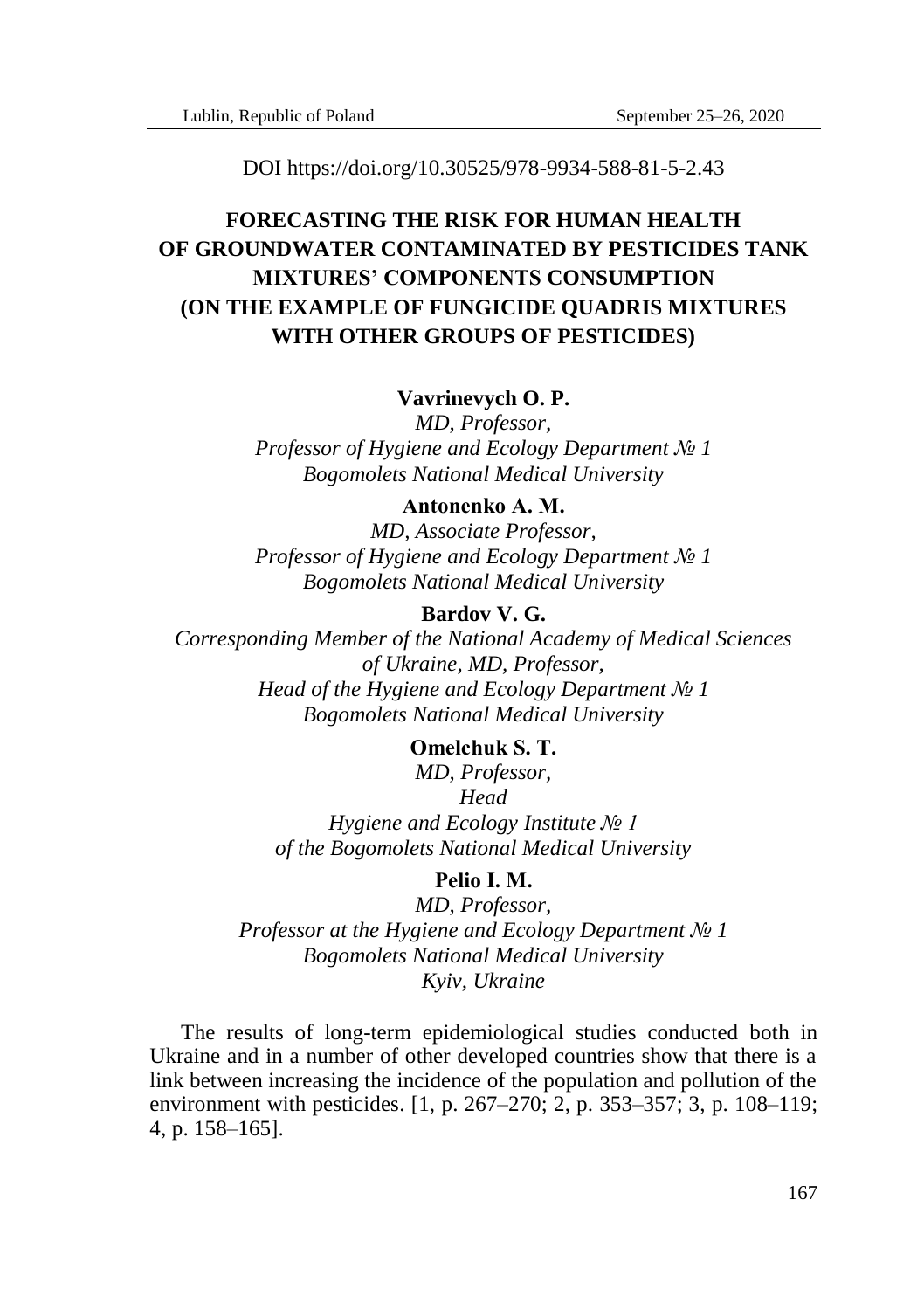The situation is further complicated by the fact that long-term and large-scale application of chemical plant protection products contributes to the development of resistance of harmful agents to their action, which is accompanied by reduced effectiveness of pesticides and as a result of increasing their consumption and frequency of crop treatments. In connection with the above, the leading strategic direction in the field of crops chemical protection is the development and implementation in agriculture of modern plant protection technologies, synthesis and application of new active substances and formulations based on them, combined formulation and tank mixes [5, p. 1447–1483; 6].

The results of scientific researches convincingly prove that the most effective way to prevent and eliminate resistance of pathogens is application of multicomponent pesticides tank mixtures, which also include plant growth regulators and mineral fertilizers [7, р. 33–37; 8, р. 54–59; 9, р. 97–107; 10, р. 84–90].

Their application leads to the weakening of harmful agents, helps to increase crop yields and significantly reduces the consumption of pesticides.

According to scientists, the use of tank mixes is an integral part of the technology of growing high yields and is a promising way to reduce the resistance of pathogens to chemical plant protection products while significantly reducing the pesticide load on the environment.

The problem is that tank mixes of pesticides are used without prior study, although their potential danger is greater than combined formulation. If the combined formulations contain several (usually 2-3) active ingredients and the necessary components of the formulation, the mixtures include ready-made formulations with their active ingredients and auxiliary components.

The above necessitates the development of a methodology and hygienic assessment of the potential danger to the population of the effects of pesticides tank mixtures' components, given the possibility of their entry into the body simultaneously with food, water and air.

The analysis of physicochemical properties, toxicological and hygienic criteria of components of 6 tank mixes of pesticides is carried out (tab. 1). Based on the results of our own field studies on the active ingredients dynamics in the soil, their degradation parameters ( $\tau_{50}$ ,  $\tau_{95}$ ,  $\tau_{99}$ , degradation constant) were calculated, the values of which were the basis for risk assessment for the population. This risk assessment was carried out according to the integral index of contaminated water consumption (IICWC) proposed by experts of the Hygiene and Ecology Institute [11, р. 77–84].

An integrated assessment of the potential hazards of pesticides to the human body when consuming contaminated with pesticides groundwater and surface water is based on the analysis of LEACH [12, р. 69–78], half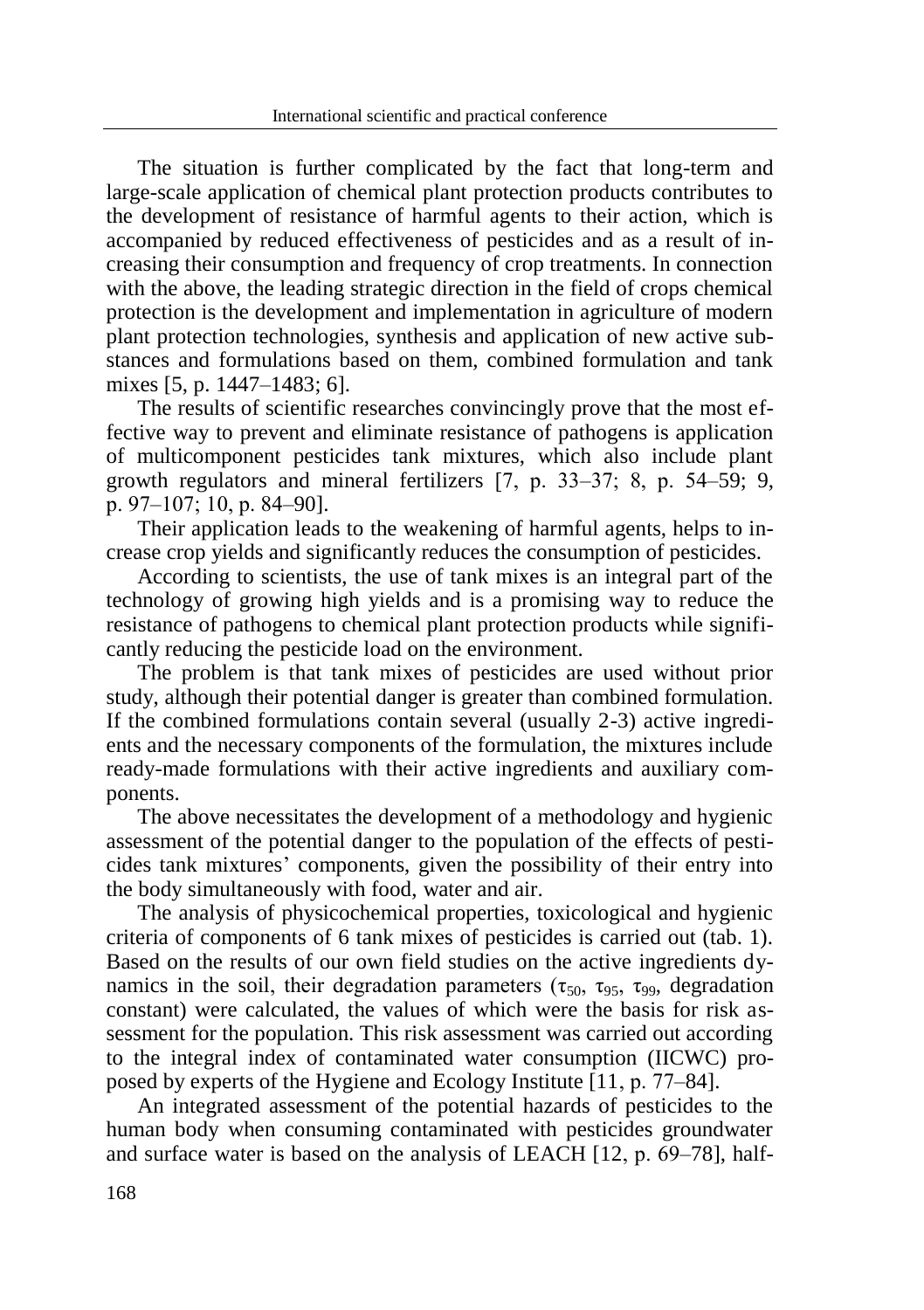life period  $(\tau_{50})$  in water [13] and the allowable daily dose (ADD) according to the proposed assessment scale, which provides four gradation (in points). Hygienic hazard assessment for humans is as follows: the integral index of contaminated water consumption (IICWC) is obtained by adding all the points and evaluated as follows: when the value of IICWC is 3 and 4 points – low hazard (class 4), 5 and 6 – moderate hazard (class 3), 7 and 8 – hazardous (class 2), 9 and 10 – highly hazardous (class 1B), 11 and 12 – extremely hazardous (class 1A).

Table 1

| Mix-<br>ture<br>No. | <b>Compounds</b>                              | $Com-$<br>pounds<br>ratio | <b>Active</b><br>ingredients             | <b>Purpose</b>           |
|---------------------|-----------------------------------------------|---------------------------|------------------------------------------|--------------------------|
|                     | Ouadris $250$ SC +<br>Актара 25 WG            | 6:1                       | azoxystrobine,<br>thiamethoxam           | fungicide<br>insecticide |
| $\mathcal{L}$       | Ouadris $250$ SC +<br>Karate Zeon 050 CS      | 6:1                       | azoxystrobine.<br>lambda-<br>cyhalothrin | fungicide<br>insecticide |
| 3                   | Quadris 250 SC +<br>Shirlan 500 SC            | 2:1                       | azoxystrobine.<br>fluazinam              | fungicide<br>fungicide   |
| 4                   | Quadris 250 SC +<br>Copper oxychloride,<br>WP | 1:4                       | azoxystrobine.<br>copper oxychlorid:     | fungicide<br>fungicide   |
| 5                   | Ouadris $250$ SC +<br>Cuproxat, SC            | 1:5                       | azoxystrobine.<br>copper sulfate         | fungicide<br>fungicide   |
| 6                   | Quadris 250 SC +<br>Aktellik 500 EC           | 6:15                      | azoxystrobine.<br>pirimiphos-methyl      | fungicide<br>insecticide |

**General characteristics of the studied pesticides mixtures**

Based on the analysis, it was found that azoxystrobin (active ingredient of Quadris formulation), which is part of all tank mixtures, as well as copper oxychloride (mixture  $\mathcal{N}_2$  4) belong to the 3<sup>rd</sup> hazard class – moderately dangerous compounds. The components of mixtures  $\mathcal{N}_2$  2, 3, 5 – lambdacyhalothrin, fluazinam and copper sulfate (hazard class 2) are dangerous for humans. Thiamethoxam and pirimiphos-methyl (components of the mixture  $\mathcal{N}_2$  1 and 6) are highly dangerous (class 1B). The obtained results can be explained by high toxicity, persistence in water and high probability of leaching into groundwater and surface water.

The assessment of the potential danger to the population of the impact of the pesticides tank mixtures' components showed the need for control in water for all components when using the studied tank mixtures.

Taking into account the results of the risk assessment to public health when using water contaminated with pesticides tank mixtures' components,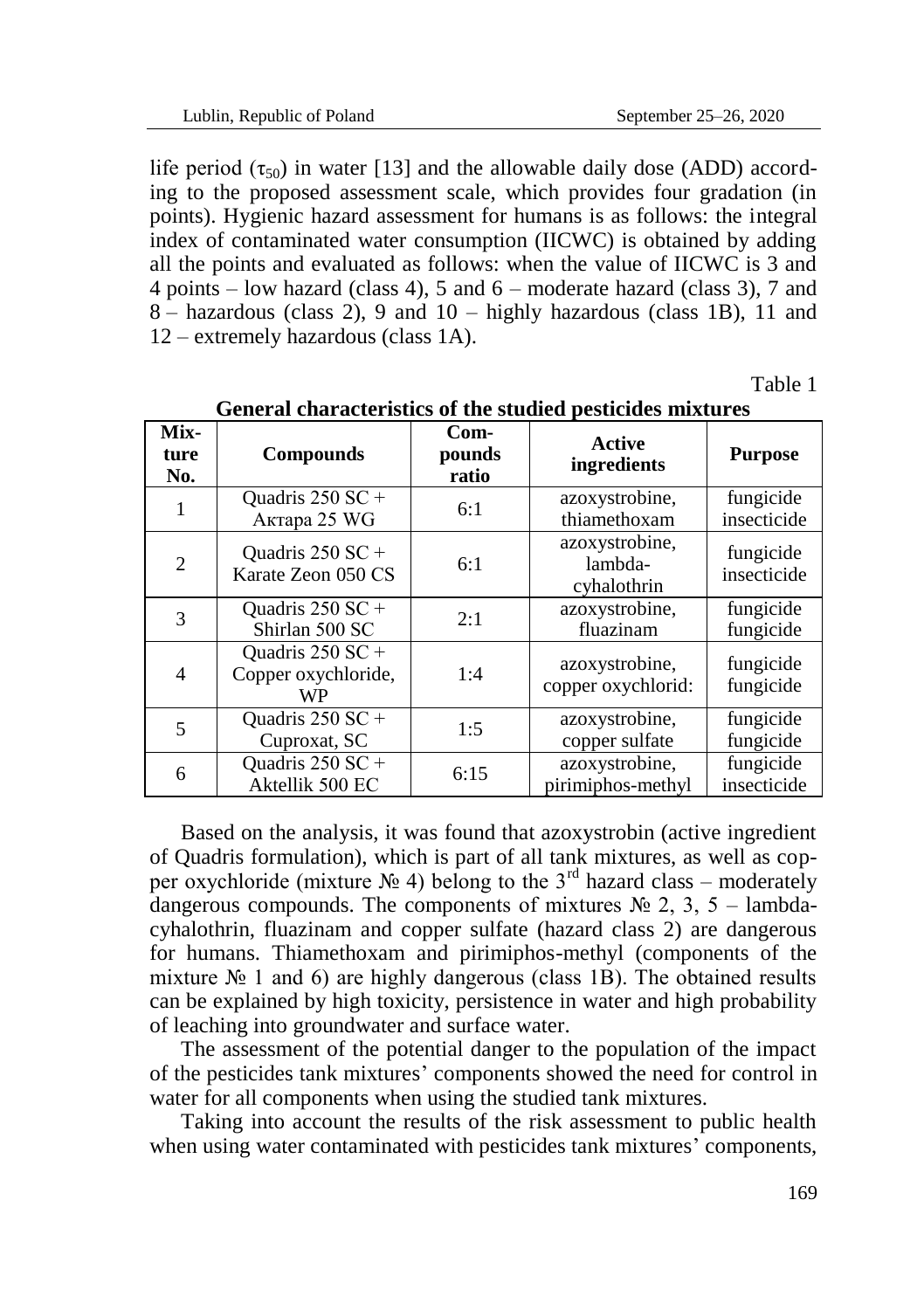it is recommended to carefully control the residual amounts of studied pesticides in drinking and domestic water. In regions with intensive agricultural production, it is recommended to use the integral index of contaminated water consumption (IICWC) index to resolve the issue of monitoring studies of tank mixes in water.

## **References:**

1. Antonenko A.M., Vavrinevych O.P., Korshun M.M., Omelchuk S.T. Hygienic assessment of the effects of pesticides Application on children population morbidity With thyroid gland diseases *Wiadomości Lekarskie.* 2019. Tom LXXII. Nr 2. Р. 267–270.

2. Antonenko A.M., Vavrinevych O.P., Korshun M.M., Omelchuk S.T. Hygienic assessment of the effects of pesticides application on adult population morbidity with thyroid gland diseases. *Wiadomości Lekarskie*. 2018. Tom LXXI. Nr 2. cz II. Р. 353–357.

3. Michalovicz L.T., Kelly K.A., Sullivan K., O'Callaghan J.P. Acetylcholinesterase inhibitor exposures as an initiating factor in the development of Gulf War Illness, a chronic neuroimmune disorder in deployed veterans. *Neuropharmacology*. 2020. № 17. P. 108–119.

4. Nankongnab N., Kongtip P., Tipayamongkholgul M. [et al.]. Difference in accidents, health symptoms, and ergonomic problems between conventional farmers using pesticides and organic farmers. *J Agromed*. 2020. № 25(2). P. 158–165.

5. Nuruzzaman Md., Rahman M.M., Yanju Liu, Ravi N. Nanoencapsulation, Nano-guard for Pesticides: A New Window for Safe Application *. Agric. Food Chem.* 2016. № 64 (7). P. 1447–1483.

6. Davydov R., Sokolov M., Hogland W. [et al.]. The application of pesticides and mineral fertilizers in agriculture. International Scientific Conference on Energy, Environmental and Construction Engineering (EECE-2018). MATEC Web of Conferences. 2018. Vol. 245, 5 p.

7. Москаленко В.Ф., Пельо І.М., Омельчук С.Т. [та ін.]. Наукове обґрунтування методичних підходів до здійснення санітарного нагляду за застосуванням сумішей пестицидів в овочівництві. *Український журнал з проблем медицини праці*. 2013. № 2 (35). С. 33–37.

8. Москаленко В.Ф., Пельо І.М., Омельчук С.Т. [та ін.] Особливості санітарного контролю продуктів овочівництва та грунту при застосуванні сумішей пестицидів. *Світ медицини та біології*. 2014. № 1(43). С. 54–59.

9. Пельо І.М., Бардов В.Г., Вавріневич О.П. Токсикологогігієнічна оцінка бакових сумішей пестицидів та встановлення їх лімітуючих компонентів для оптимізації санітарного нагляду. *Медична наука України*. 2015. Т. 11. № 3–4. С. 99–107.